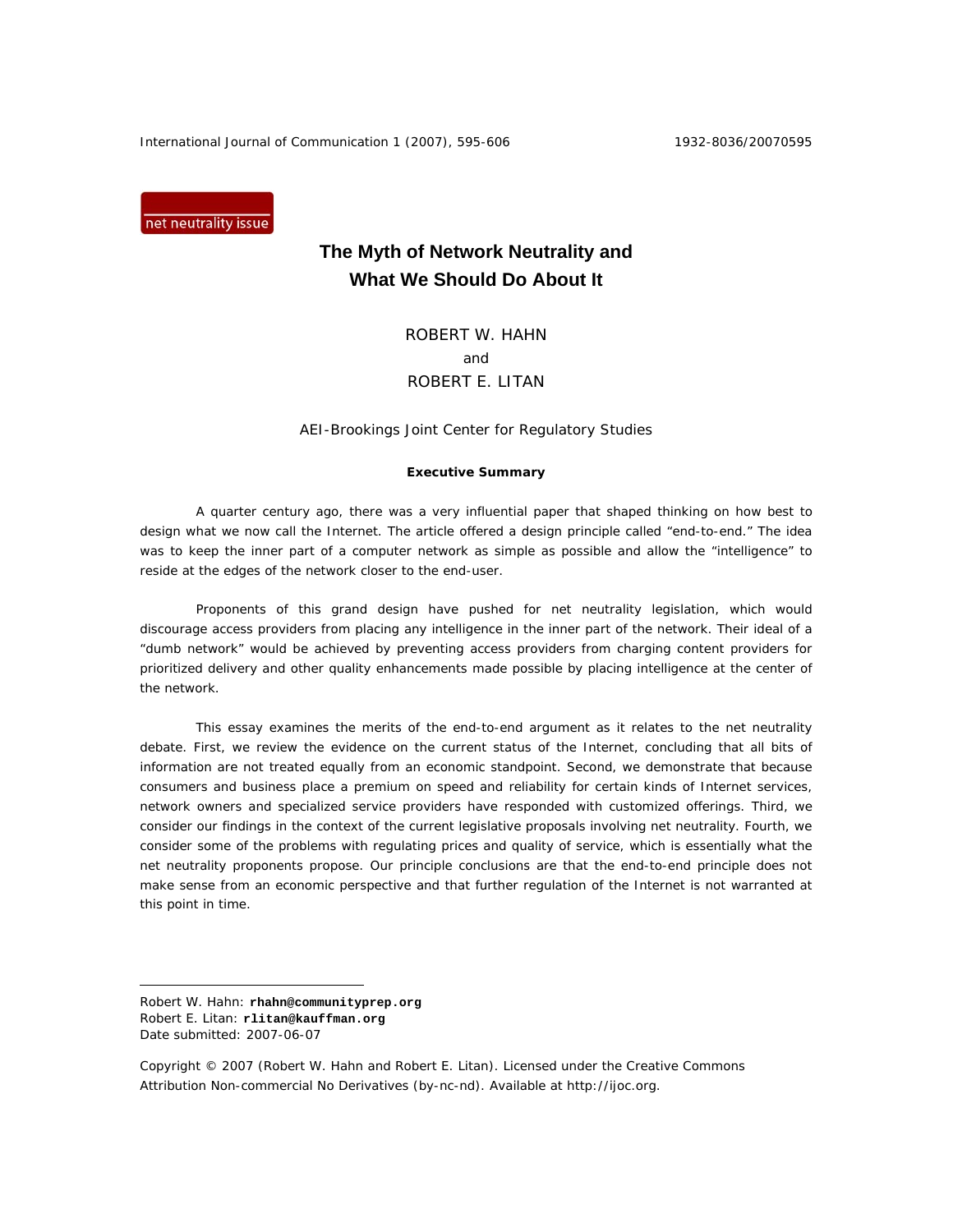## **The Myth of Network Neutrality and What We Should Do About It**

ROBERT W. HAHN AND ROBERT E. LITAN†

 $\overline{a}$ 

A quarter century ago, three MIT computer scientists wrote a paper that shaped the thinking on how best to design what we now call the Internet, extolling a design principle dubbed "end-to-end."<sup>1</sup> The idea was to keep the inner part of a computer network as simple as possible and allow the "intelligence"that is, the ability to prioritize one data packet over another—to reside at the edges of the network closer to the end-user.<sup>2</sup> Several leading Internet thinkers, such as Larry Lessig of the Stanford University Law School, have suggested that end-to-end design has given rise to a huge amount of innovation in the ways the Internet is used.<sup>3</sup> By treating all bits of data equally, entrepreneurs at the edges of the network can compete—or so the argument goes—to bring consumers new products and applications.

Many proponents of this grand design have pushed for "net neutrality" legislation, which would discourage Internet access providers from placing any intelligence in the inner part of the network. Their ideal of a "dumb network" would be achieved simply by preventing access providers from charging content providers for priority delivery or other quality enhancements, such as guaranteed minimum bandwidth. The net neutrality debate is especially important today. Access providers are in the midst of a multibillion dollar campaign to upgrade their networks, using a mixture of capacity expansion and electronic enhancements to carry broadband content, including multiple HDTV signals. Under net neutrality regulation, they would be forced to meet this growing demand with increases in capacity only, which is a very costly solution for both access providers and their subscribers. And the prospects for legislation have improved drastically because key Democratic supporters are back in leadership positions.

Here, we review the evidence on the current status of the Internet, concluding that all bits of information are not treated equally from an economic standpoint. Second, we show that because

<sup>†</sup> Mr. Hahn and Mr. Litan co-founded and direct the AEI-Brookings Joint Center. The authors wish to thank Caroline Cecot, Nicholas Economides, Hal Singer, Scott Wallsten, and Molly Wells for helpful suggestions. An earlier version of this essay appeared in *The Milken Institute Review*. The views expressed here are their own.

 $\frac{1}{1}$ . *See* Jerome H. Saltzer, David P. Reed & David D. Clark, *End-to-end arguments in system design*, Second International Conference on Distributed Computing Systems 509-12 (1981); Jerome H. Saltzer, David P. Reed & David D. Clark, *End-to-end arguments in system design*, 2(4) ACM TRANSACTIONS ON COMPUTER SYSTEMS 277-88 (1984).

<sup>2</sup> . For an explanation of the intelligence capabilities of next-generation networks, see HSBC GLOBAL RESEARCH, NET NEUTRALITY: TELECOMS MUST MONETISE THE NET RATHER THAN BE TRAPPED IN IT—WE SET OUT OUR 'ABC' PATH TO FREEDOM (2006).

<sup>3</sup> . *See*, *e.g*., *Hearing on Net Neutrality Before the S. Comm. on Commerce, Science, and Transportation*, 109th Cong. (2006) (statement of Lawrence Lessig). AEI-Brookings Joint Center Testimony 06-01. March 2006, *available at* http://www.aeibrookings.org/admin/authorpdfs/page.php?id=1254.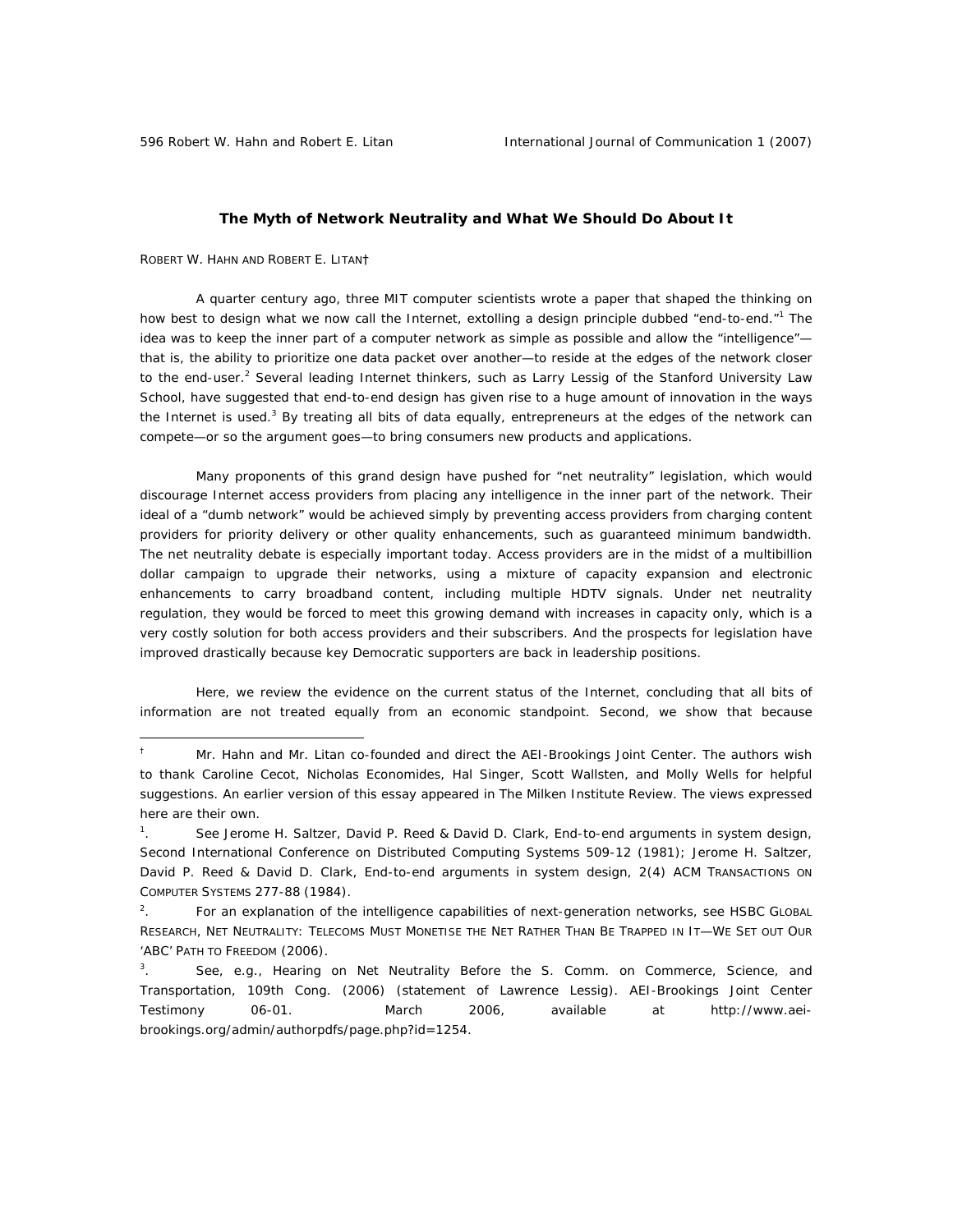consumers and businesses place a premium on speed and reliability for certain Internet services, network owners and specialized service providers have responded to market incentives with customized offerings. We think this is a good thing—not the initial step toward crony Internet capitalism, as many net neutrality advocates would argue. Third, we consider Internet regulation proposals, concluding that they are misguided and even extreme by the standards of those advocating net neutrality. In particular, the proposals would require access providers that offered enhanced quality to one content provider to make the same level of service quality available to all content providers at no extra charge. Fourth, we consider some of the problems with regulating prices and quality of service, which is essentially what the net neutrality proponents propose. Pricing flexibility is a good thing in general, and there is no reason to believe that it is not a good thing here. In our view, the antitrust laws are adequate to police access providers who have incentives to discriminate among content providers in the provision of service quality.<sup>4</sup>

<sup>4</sup> . *See,* for example, Robert W. Hahn & Scott Wallsten, *The Economics of Net Neutrality*, 3(6) THE ECONOMISTS' VOICE (2006), *available at*: http://www.bepress.com/ev/vol3/iss6/art8. For other economic perspectives on net neutrality and related issues, see Alfred E. Kahn, *Network Neutrality*, AEI-Brookings Joint Center Related Publication 07-05, Mar. 2007, *available at* http://www.aeibrookings.org/admin/authorpdfs/page.php?id=1374; Benjamin E. Hermalin and Michael Katz, *The Economics of Product-Line Restrictions With an Application to the Network Neutrality Debate*, AEI-Brookings Joint Center Working Paper 07-02, Feb. 2007 *available at* http://www.aeibrookings.org/admin/authorpdfs/page.php?id=1362; John Mayo, *Net Neutrality: The Prequel*, AEI-Brookings Joint Center Policy Matters 07-12, Mar. 2007 *available at* http://www.aeibrookings.org/policy/page.php?id=283; Bruce M. Owen, *The Net Neutrality Debate: Twenty Five Years after United States v. AT&T and 120 Years after the Act to Regulate Commerce*, AEI-Brookings Joint Center Working Paper 07-03, Feb. 2007 *available at* http://www.aeibrookings.org/admin/authorpdfs/page.php?id=1363; Farrell, Joseph and Philip Weiser (2003), "Modularity, Vertical Integration and Open Access Policies: Towards a Convergence of Antitrust and Regulation in the Internet Age," *Harvard Journal of Law and Technology* 17(1):85-135. http://jolt.law.harvard.edu; and Bruce M. Owen and Gregory Rosston (2003), "Local Broadband Access: Primum Non Nocere or Primum Processi? A Property Rights Approach," AEI-Brookings Joint Center Related Publication 03-19, Aug. 2003, *available at* http://www.aeibrookings.org/admin/authorpdfs/page.php?id=285.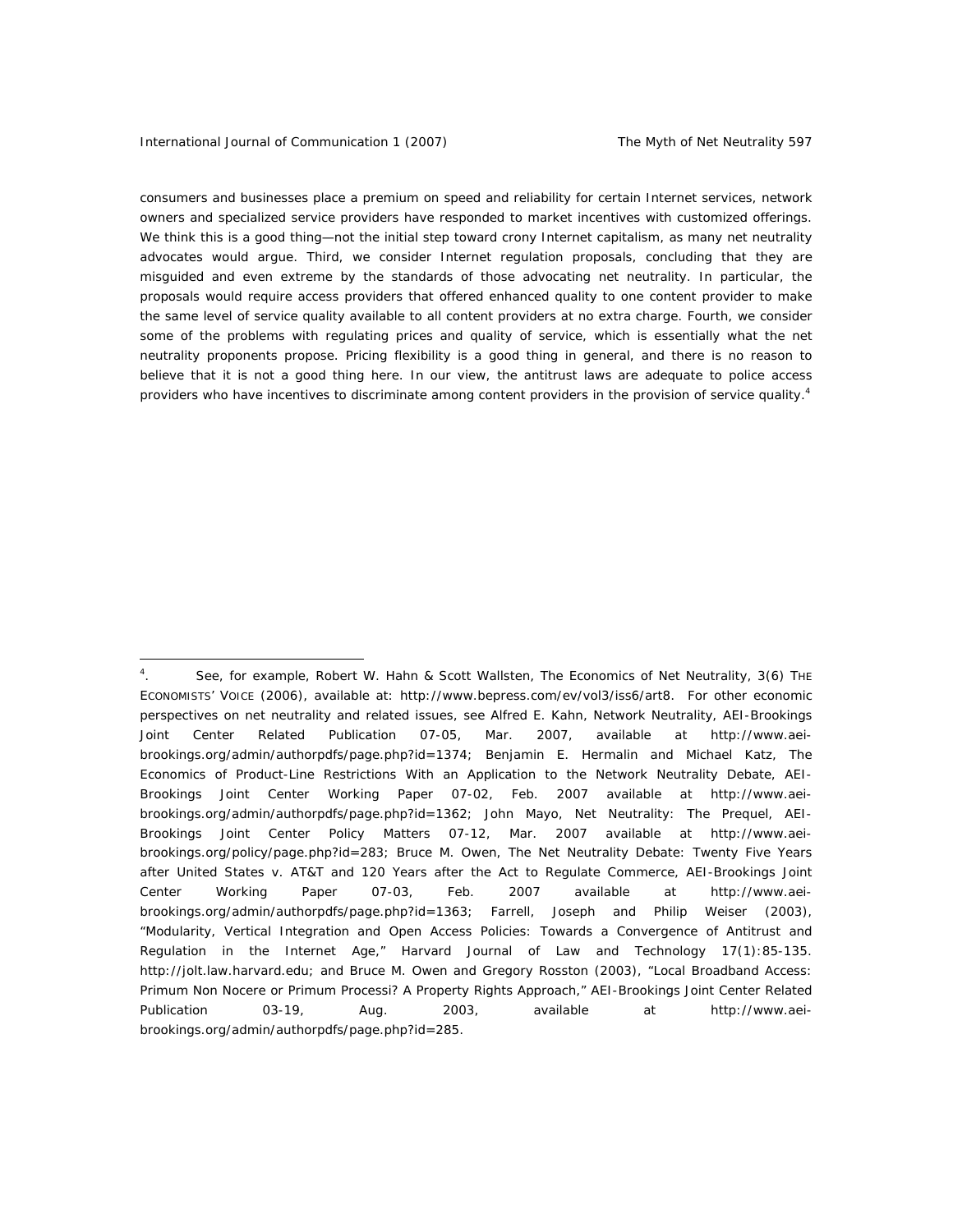# **The Myth That All Bits Are Treated Equal**

The Internet is literally a network of computers. The network moves data to and from those computers. The network includes a set of routers—think of highway interchanges—connected by long wires. Packets of data get passed from one router to another, until they arrive at their destination.<sup>5</sup> The packets travel at different speeds for different kinds of users, with the speed determined by a number of factors, including congestion on the network and bandwidth capacity at the point of connection. Many users subscribe to services that allow them to use the Internet whenever they want at specified maximum speeds. Thus, a typical consumer may pay \$15 per month for a maximum speed of 786,000 bits per second and \$30 for a maximum four times greater.<sup>6</sup>

The net neutrality debate is largely about whether access providers have the right to give some data preferential treatment over other data—and then charge content providers for those preferences and for other enhanced services made possible by the technological ability to discriminate among data packets. Content providers could either pass a share of that surcharge for priority delivery onto their customers or use the enhanced capacity to generate revenue in myriad other ways—say, through advertising.

The original proponents of the end-to-end principle argued that most features in the middle of a communications system are redundant if the end-user must implement them a second time.<sup>7</sup> This viewpoint leads to the model of a dumb network<sup>8</sup> with intelligence built only into its edges. According to Edward Felten, a Princeton University computer science professor who is a proponent of the end-to-end principle, the routers in the middle of the Internet "forward packets with only minor processing—all the heavy lifting takes place on the transmitting and receiving computers." <sup>9</sup> Felten argues that keeping things this way makes sense in large part because computers at the edges of the network are owned and controlled directly by end-users.<sup>10</sup>

 $\overline{a}$ 

<sup>5</sup> . For a useful technical description, see Edward W. Felten, *Nuts and Bolts of Network Neutrality*, Related Publication 06-23, Aug. 2006, *available at* http://www.aeibrookings.org/admin/authorpdfs/page.php?id=1319.

<sup>6</sup> . *See* Verizon DSL Packages and Prices, *available at* http://www22.verizon.com/ForHomeDSL/channels/dsl/packages/default.asp.

<sup>7</sup> . *See* Jerome H. Saltzer, David P. Reed & David D. Clark, *End-to-end arguments in system design*, Second International Conference on Distributed Computing Systems 509-12 (1981). One example of a redundant feature in the middle of the network is the checksum of a file transfer, which adds up the basic components of a message and stores the resulting value.

<sup>8</sup> . Wikipedia credits the phrase "dumb network" to David Isenberg, a former AT&T Bell Labs employee. *See* David Isenberg, The Rise of the Stupid Network (HTML), 2.1 ACM NETWORKER (1998), *available at* http://www.isen.com/index.html.

<sup>9</sup> . Felten, *supra* note 3, at 1.

<sup>10.</sup> *Id*.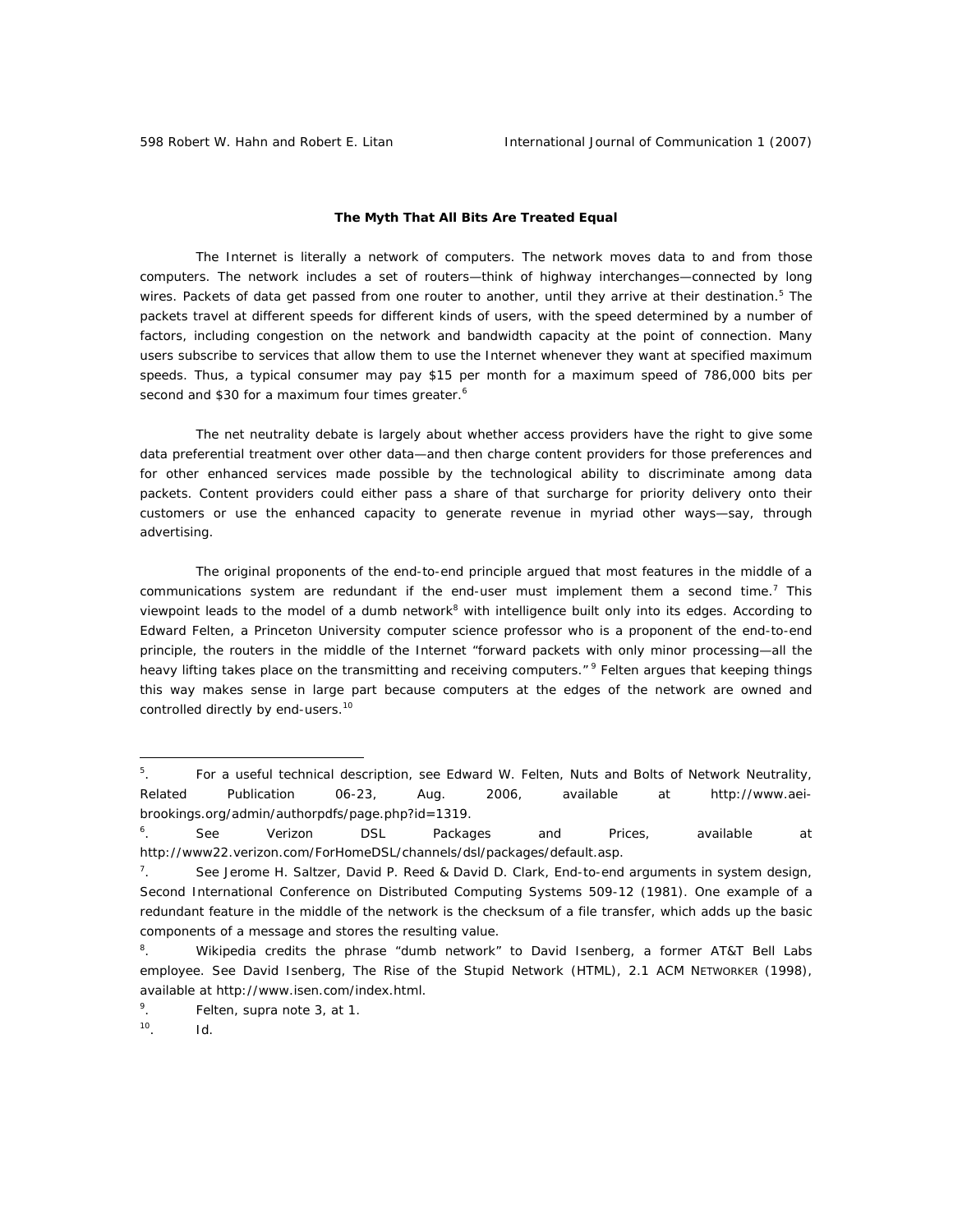This kind of design is not only more efficient, argues Felten, but would also encourage innovation at the edges of the network. In particular, Professors Lessig and Tim Wu of Columbia University Law School maintain that content providers will refrain from engaging in innovation if access providers have the ability to discriminate against some of them. $11$ 

This may sound reasonable on its face. But innovation among content providers does not appear to be slowing in spite of the lack of assurances that Lessig and company wish to legislate. The popularity of online search systems created by Yahoo! and Google has given way to upstart social networks like MySpace and YouTube and movie-delivery sites like Vongo.<sup>12</sup>

Much of the early writings on Transfer Communication Protocol/Internet Protocol (TCP/IP)—the technical rules of the Internet—is contained in a series of informal papers known as Requests for Comments.13 These papers were not prepared by consultants on behalf of commercial interests. Instead, they functioned much like fodder for a chat room, offering design concepts for the Internet and applications of computer networking.

Interestingly, many of the contributors recognized the need to offer priority to some packets over others. A 1974 Request for Comments, whose authors included Google's current chief technologist who is now a major proponent of net neutrality, explained that incoming packets should be given priority over other packets on the edges of the network, to prevent congestion on the ingoing and outgoing pipe.<sup>14</sup> A 1981 Request for Comments explained that precedence—a measure of importance of the data stream—

<sup>11.</sup> Letter by Timothy Wu & Lawrence Lessig, Ex Parte Submissions, CS Dkt. No. 02-52, Aug. 22, 2003, at 4 ("The question an innovator, or venture capitalist, asks when deciding whether to develop some new Internet application is not just whether discrimination is occurring today, but whether restrictions might be imposed when the innovation is deployed.").

<sup>&</sup>lt;sup>12</sup>. Nielsen/Netratings, Social Networking Sites Grow 47 Percent, Year Over Year, Reaching 45 Percent Of Web Users, May 11, 2006, *available at* http://www.nielsen-netratings.com/pr/pr\_060511.pdf.

<sup>13.</sup> The first paper was published at UCLA in 1969. *See* 30 Years of RFCs, Apr. 7, 1999, *available at* ftp://ftp.rfc-editor.org/in-notes/rfc2555.txt.

<sup>14.</sup> Vinton Cerf, Yogen Dalai & Carl Sunshine, RFC 675-Specifications of Internet Transmission Control Program*,* Dec. 1974, *available at* http://www.faqs.org/rfcs/rfc675.html. This is not the only time that Vinton Cerf has made arguments in favor of prioritization. *See*, *e.g*., Vinton Cerf, RFC 794-Pre-Emption. Sept. 1981, *available at* ftp://ftp.rfc-editor.org/in-notes/rfc794.txt. ("In packet switching systems, there is little or no storage in the transport system so that precedence has little impact on delay for processing a packet. However, when a packet switching system reaches saturation, it rejects offered traffic. Precedence can be used in saturated packet switched systems to sort traffic queued for entry into the system. In general, precedence is a tool for deciding how to allocate resources when systems are saturated. In circuit switched systems, the resource is circuits; in message switched systems the resource is the message switch processor; and in packet switching the resource is the packet switching system itself." It should be noted that Cerf's discussion of precedence here was in the context of some other, pre-Internet networking system. Still, it illustrates that prioritization is nothing new and has long been considered as a way to enhance a networking system.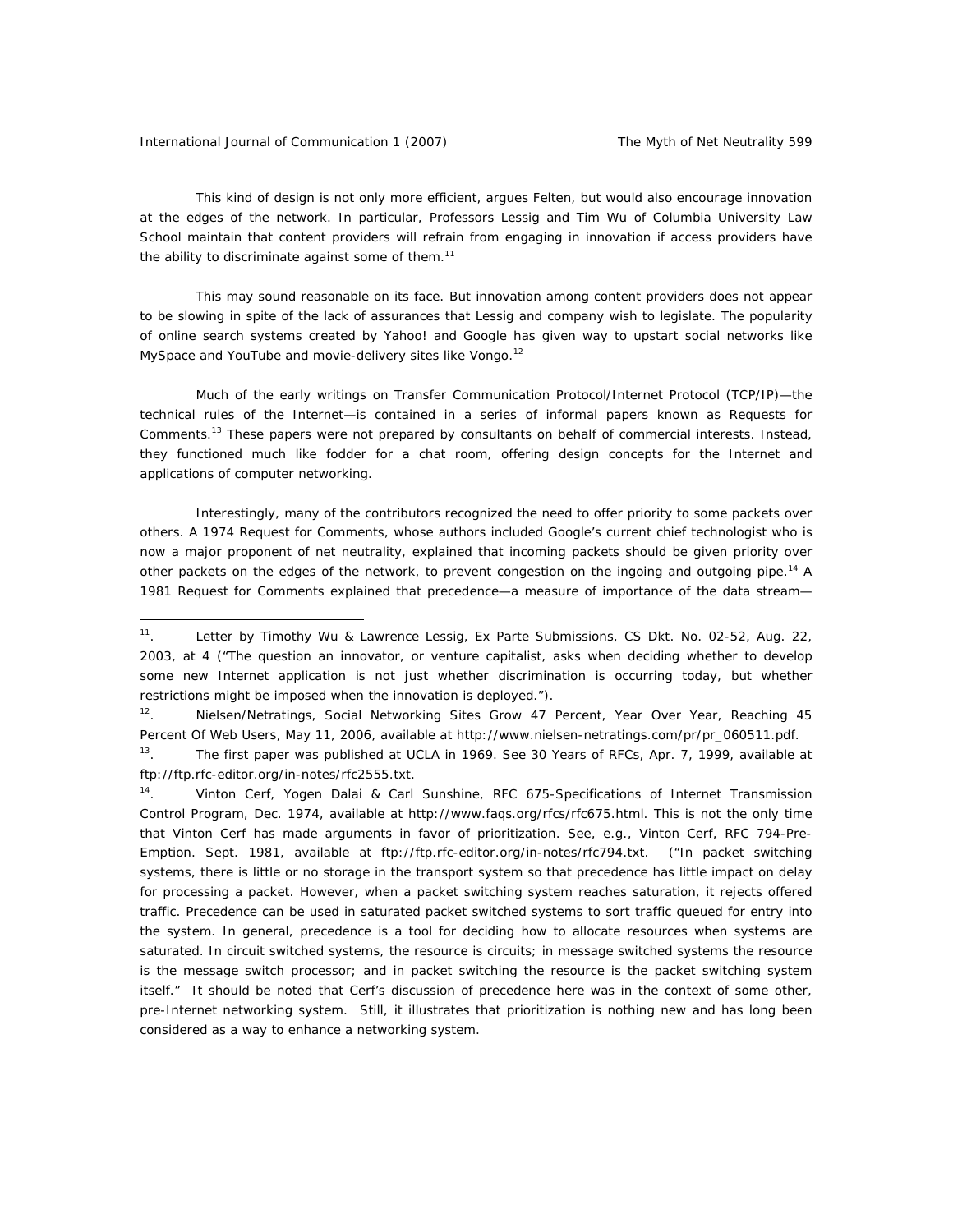could be used as a means of differentiating high-priority traffic from low-priority traffic.<sup>15</sup> A 1994 Request for Comments predicted that bandwidth constraints would eventually harm the delivery of real-time applications (think of live voice communication), and suggested that an arrangement for some traffic to receive preferred treatment was advisable.<sup>16</sup> These early writings on the Internet indicate that prioritization is not a new concept in Internet architecture. The end-to-end principle never was the sacrosanct design tenet that net neutrality proponents make it out to be.

Even if the end-to-end principle had been applied faithfully in the early stages of the Internet (which it was not) it is virtually irrelevant today. There are currently several ways suppliers of information on the Internet manage to get selected content and applications to users faster and more reliably. For their part, end-users can also buy services to improve speed and reliability. Modern networks of access providers like AT&T, Verizon, and Comcast can support quality-of-service (QoS) technology, which can give priority to specified traffic. During times of congestion, the lower priority traffic would be dropped first. QoS has multiple dimensions, including reliability, throughput, and speed.<sup>17</sup>

<sup>15.</sup> Information Sciences Institute, Internet Protocol Darpa Internet Program Protocol Specification*,*  RFC 791, Sept. 1981, *available at* http://www.ietf.org/rfc/rfc0791.txt.

<sup>16.</sup> Robert Braden, David Clark & Scott Shenker, Integrated Services in the Internet Architecture: An Overview RFC 1633, Jun. 1994, at 3, *available at* http://www.ietf.org/rfc/rfc1633.txt.

<sup>17.</sup> See Robert E. Litan & Hal J. Singer, *Slouching Towards Mediocrity: Unintended Consequences of Net Neutrality Regulation*, Nov. 2006, *available at* http://ssrn.com/abstract=942043.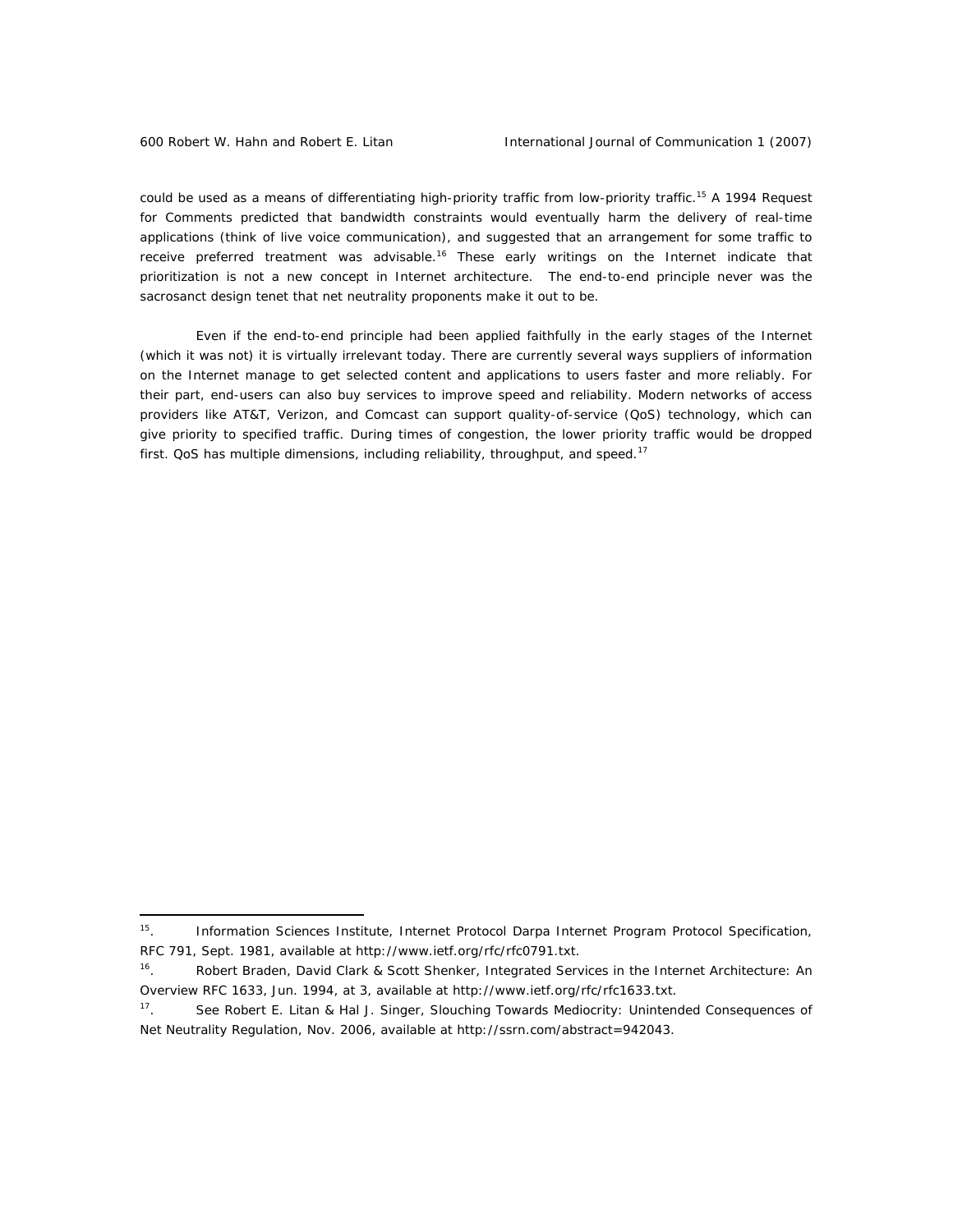TABLE 1: QUALITY OF SERVICE OFFERINGS BY ACCESS PROVIDERS

| <b>ACCESS</b>      |                                                                                                                                                                                                                                                                                                                                                                                                                                                                                                                                                                                                                                                                                                                                                                                                                                                                                                                                                                                                                                                                        |
|--------------------|------------------------------------------------------------------------------------------------------------------------------------------------------------------------------------------------------------------------------------------------------------------------------------------------------------------------------------------------------------------------------------------------------------------------------------------------------------------------------------------------------------------------------------------------------------------------------------------------------------------------------------------------------------------------------------------------------------------------------------------------------------------------------------------------------------------------------------------------------------------------------------------------------------------------------------------------------------------------------------------------------------------------------------------------------------------------|
| <b>PROVIDER</b>    | <b>SELECTED SERVICES &amp; DESCRIPTIONS</b>                                                                                                                                                                                                                                                                                                                                                                                                                                                                                                                                                                                                                                                                                                                                                                                                                                                                                                                                                                                                                            |
| AT&T               | Network-Based VPN is a type of Virtual Private Network (VPN), a service that can<br>be purchased by businesses with multiple locations to ensure high service levels for<br>their traffic. It features advanced routing technology that prioritizes route<br>assignments and quality of service and class of service traffic engineering capabilities<br>for critical applications.<br><b>Premises-Based VPN</b> features "intelligent devices such as firewalls or VPN<br>tunneling" and the ability to set appropriate levels of network security, user access<br>control, and bandwidth prioritization.<br>Intelligent Content Distribution Service is a service that can be purchased by<br>content providers to ensure faster delivery of their data. According to the company,<br>"AT&T leverages its own backbone, making AT&T uniquely positioned to find the best<br>way to manage the traffic on content distribution end-users can get the fastest<br>possible download since content is placed on multiple servers located closer to your<br>web viewers." |
| <b>Broadwing</b>   | Converged Services network offers application-based class of service and quality<br>of service options. "Customers can choose ports ranging in speed and may allocate<br>bandwidth in the increments they require."<br><b>Remote Data Protection</b> is a "secure, network-based data protection service fully<br>automated remote data backup and recovery service for enterprises and their branch<br>offices."                                                                                                                                                                                                                                                                                                                                                                                                                                                                                                                                                                                                                                                      |
| Global<br>Crossing | IP VPN Service, through class of service and quality of service and associated<br>service level agreements, allows customers to enjoy a high level of performance--<br>"ideal for customers such as government, financial, media, and entertainment<br>organizations."                                                                                                                                                                                                                                                                                                                                                                                                                                                                                                                                                                                                                                                                                                                                                                                                 |
| <b>Qwest</b>       | Private Routed Networks (VPN) is a service that offers higher security options for<br>customers, such as protection from denial of service attacks that can cause web<br>pages to be unavailable to the internet.                                                                                                                                                                                                                                                                                                                                                                                                                                                                                                                                                                                                                                                                                                                                                                                                                                                      |
| <b>SAVVIS</b>      | Managed IP VPN is a service with "the ability to assign individual service levels to<br>different applications so each application receives the performance levels required,<br>and the customer pays for only what is needed."<br>Content Delivery Network, a service that improves the performance and reliability<br>of web applications, includes the following: caching services that enable the swift<br>delivery of media content; streaming services that enable delivery of single events or<br>libraries of video, music or animated content; intelligent traffic management software<br>that routes "traffic to individual servers based on business rules" and reroutes it<br>whenever performance bottlenecks emerge.                                                                                                                                                                                                                                                                                                                                     |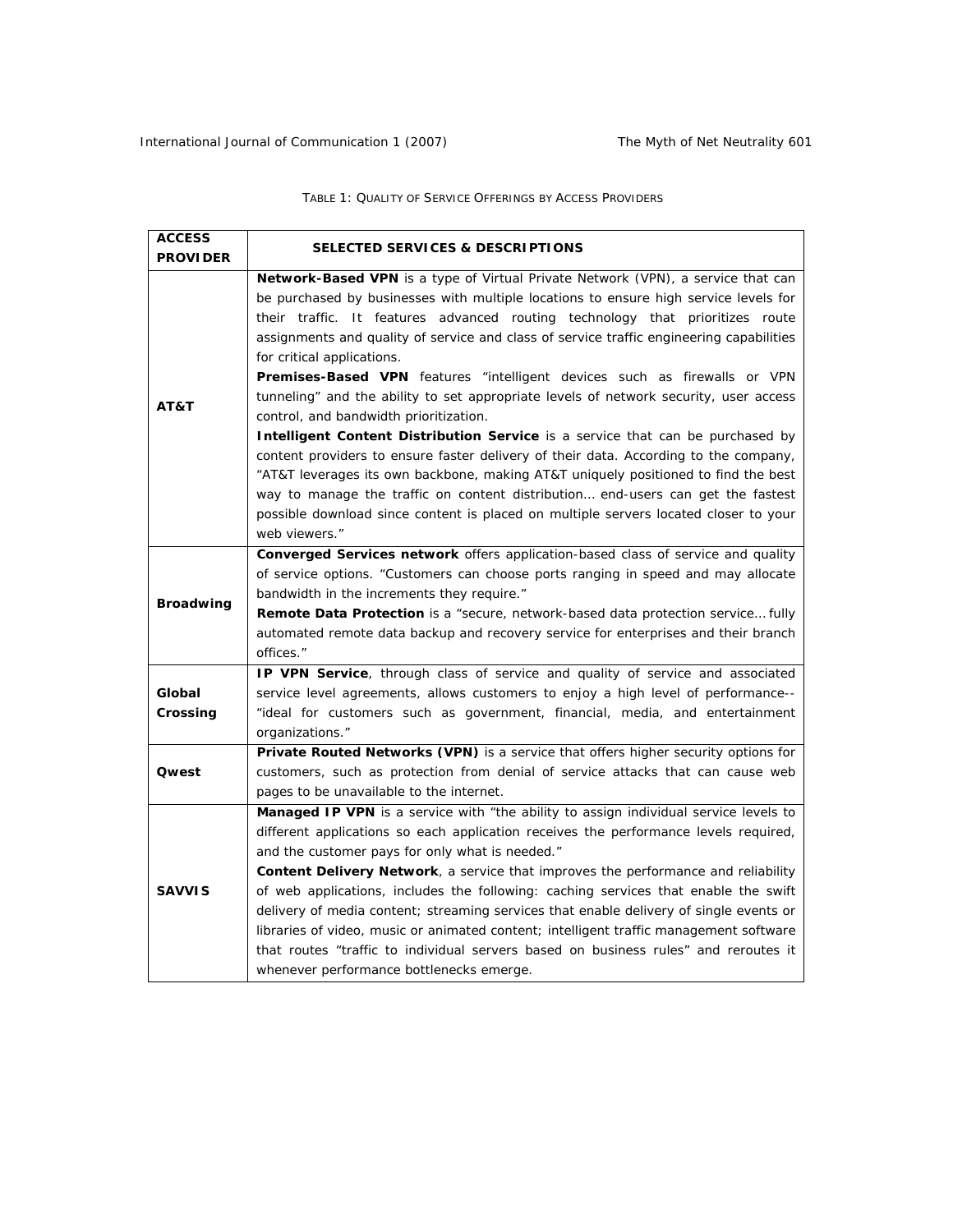**VERIZON IP VPN Dedicated** includes the following features for customers: traffic shaping or bandwidth allocation that provides real-time prioritization of outbound data and access control lists and a router-based firewall that provides a layer of traffic security, protecting against unwanted access to the customers' network.

*Source*: Company websites and 10-K filings with the Securities and Exchange Commission, accessed in September 2006; Litan and Singer (2006).

Table 1 shows that there are many different service offerings by access providers aimed at improving QoS. Other firms that are not access providers, including Akamai Technologies, CacheFly, Limelight Networks and Panther Express, offer similar services to content providers. Akamai, for example, provides content-acceleration service by caching content closer to the end-user for over 2,000 customers. There are also a large number of content providers, ranging from search engines like Google to businesses like eBay, that arrange to get their "products" to the market more quickly and reliably. Google sets up server farms packed with computers to store all of its content for end-users. Other firms are providing QoS for applications, like business-network alarm monitoring, that require a high degree of security.

By the same token, many applications depend on QoS to perform well. Popular QoS-needy applications include streaming multimedia, online gaming, Voice over Internet Protocol (VoIP), video teleconferencing, alarm signaling, and safety-critical applications such as remote surgery.

Online gaming provides a good example of how and why all bits are not treated equally by access providers. If there is even a small delay in response time with some games or degradation in the quality of the video stream, product quality declines unacceptably. The suppliers of these games will frequently pay web-hosting companies to offer faster and more reliable service than they could achieve with their own servers. They may pass the costs through to their customers. For example, users pay between \$13 and \$15 a month to subscribe to the popular multiplayer online role-playing game, World of Warcraft, part of which presumably goes to maintain the quality of the gaming network.<sup>18</sup>

## **Bit Equality and Net Neutrality Proposals**

The net neutrality bills before the 109<sup>th</sup> Congress represented an attempt to regulate the *pricing* of service quality by an access provider. But, as is demonstrated in virtually all other sectors of the economy, pricing flexibility is generally a good thing.

Net neutrality proponents nonetheless argue that Internet access providers—cable companies, phone companies, media conglomerates—wield too much power over content providers, and as a result, cannot be trusted to charge fairly for service quality. Without such regulation, they say, access providers might one day monopolize the content markets by charging excessive prioritization fees to outside content companies. Moreover, if upstart content providers are protected from the possibility of price gouging, they will be encouraged to innovate faster than they do today. Net neutrality proponents assert that regulation before the fact (as opposed to antitrust suits after the fact) is necessary because the harm from

 $18 \overline{)}$ 18. Rates are *available at* http://www.worldofwarcraft.com/info/faq/general.html.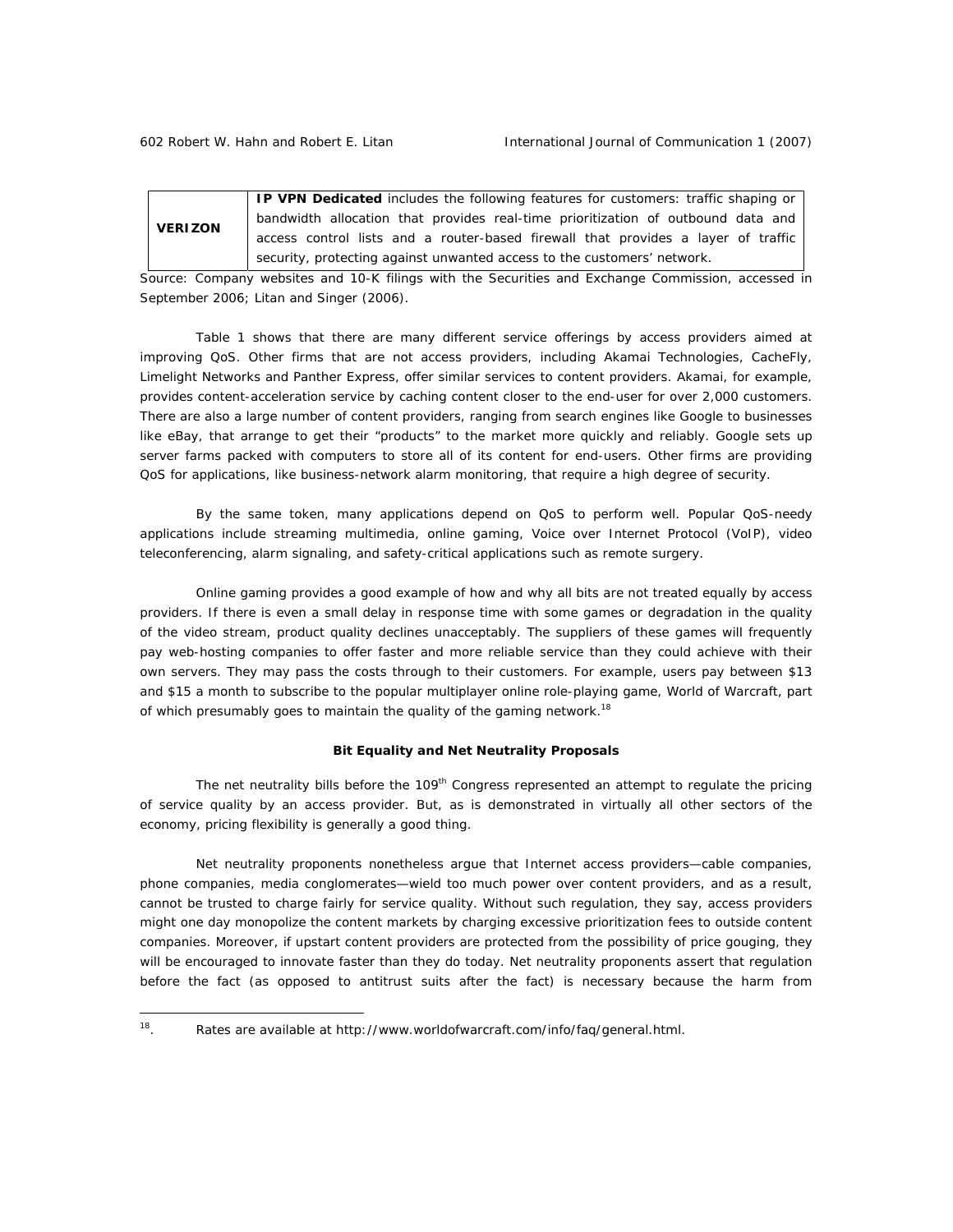anticompetitive behavior (in terms of less innovation by content providers) could not be remedied appropriately by either injunctive relief or fines. This line of argument discounts the counterargument namely, that there is a possibility that such regulation could generate harm that far outweighs the potential benefits.

The net neutrality proposals would have achieved their objective by imposing non-discrimination requirements on access providers in the provision of QoS to content providers. Non-discrimination typically implies similar treatment for similar types of customers. For example, a non-discrimination rule for, say, a newspaper would require that a 2-inch-by-2-inch advertisement cost the same for all advertisers, regardless of the nature of the ad or its placement. Non-discrimination has a superficial appeal, but it is not always consistent with economic efficiency. Suppose that advertiser A was willing to pay 10 times more than advertiser B for an advertisement, but the newspaper is constrained to charge both advertisers the same price. Economic theory suggests that the total benefits to buyers and sellers can be increased by raising advertiser A's price while slightly lowering advertiser B's price—much the way air travelers who book at the last minute pay more than vacationers who book months ahead.<sup>19</sup>

Each of the net neutrality bills introduced in the 109<sup>th</sup> Congress, however, defined nondiscrimination in the pricing of service quality as something more extreme: if a broadband provider offers enhanced service to any individual content provider, it must offer the same enhancements to all content providers at no extra charge. The idea is to stymie efforts by any content provider to secure enhanced service quality from access providers and instead to force all contracting for quality to occur between broadband providers and end-users.<sup>20</sup> Note, by the way, that these bills generally did not distinguish between broadband services offered by access providers and those offered by the companies that maintain the Internet "backbone," and they would have presumably imposed identical restrictions on both types of networks. Thus, because much of the enhanced QoS in the marketplace today resides at the backbone layer, those offerings would presumably be in jeopardy.

One bill, for example, known as H.R. 5273, sponsored by Representative Ed Markey, a leading Democrat on telecommunications, explained in its preamble that "a network-neutrality policy based upon the principle of nondiscrimination is essential to ensure that broadband telecommunications networks, including the Internet, remain open to independent service and content providers. $"^{21}$  The bill would have required that an access provider "not discriminate in favor of itself in the allocation, use, or quality of

 $\overline{a}$ 

<sup>19.</sup> *See* JEAN-JACQUES LAFFONT & JEAN TIROLE, A THEORY OF INCENTIVES IN PROCUREMENT AND REGULATION 172-73 (MIT Press 1994).

<sup>20.</sup> *See*, *e.g*., *Hearing on Net Neutrality Before the S. Comm. on Commerce, Science, and Transportation*, 109th Cong. (2006) (statement of Lawrence Lessig). AEI-Brookings Joint Center Testimony 06-01. March 2006, *available at* http://www.aeibrookings.org/admin/authorpdfs/page.php?id=1254. ("To oppose access tiering [with content providers], however, is not to oppose all tiering. I believe, for example, that consumer-tiering should be encouraged. Network providers need incentives to build better broadband services. Consumer-tiering would provide those incentives.")

<sup>&</sup>lt;sup>21</sup>. H.R. 5273, 109th Cong. § 2 (2006) [hereinafter H.R. 5273].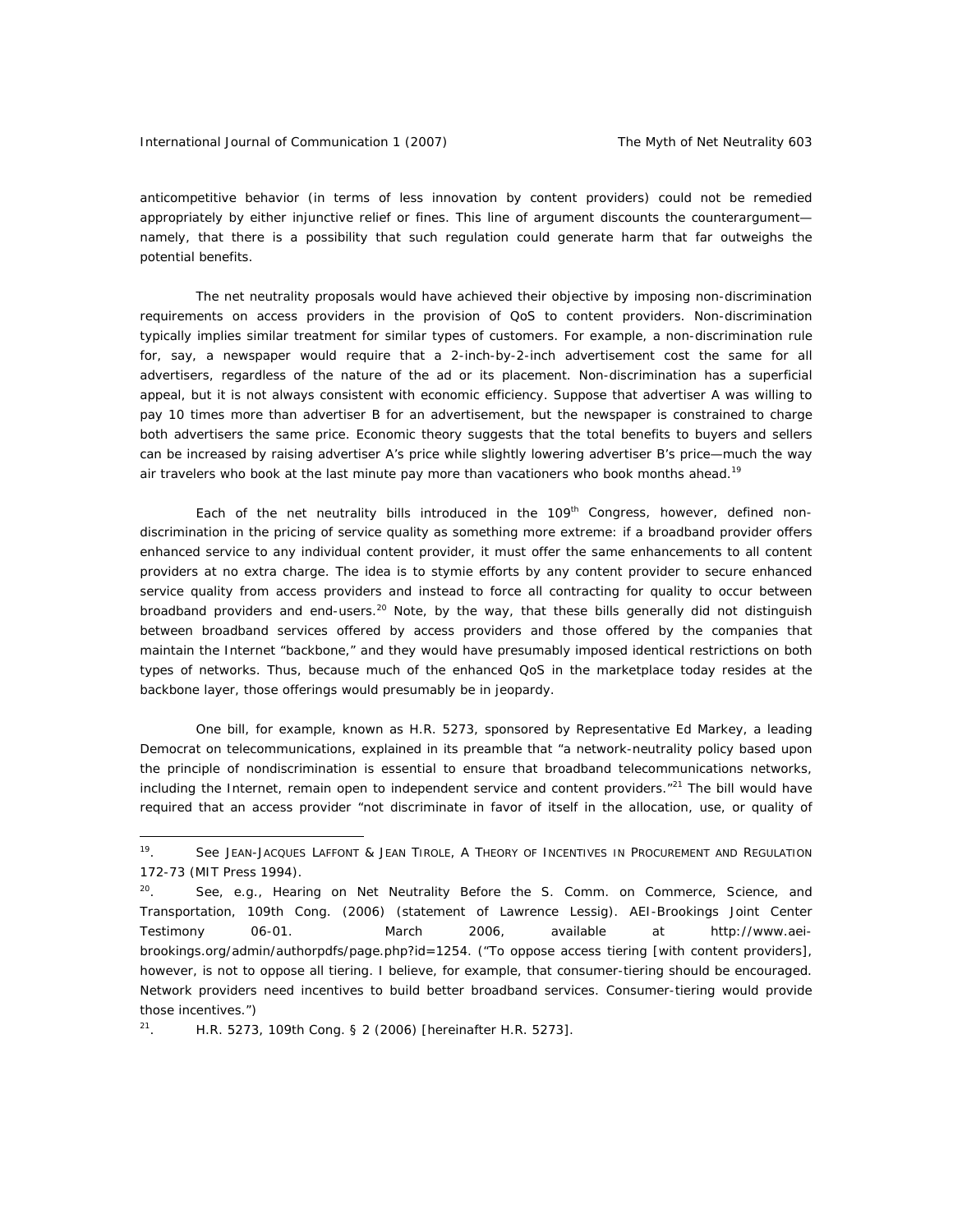broadband services or interconnection with other broadband networks."<sup>22</sup> In other words, an access provider must offer the same service quality for its own content and unaffiliated content.<sup>23</sup> Finally, if an access provider offers a given service quality to one content provider, then it must offer the same service quality to all content providers free of charge.<sup>24</sup> Another net neutrality bill, S. 2360, sponsored by Senator Ron Wyden, an Oregon Democrat, would have similarly prevented an access provider from discriminating in the provision of QoS to content providers,<sup>25</sup> and it would ban any charges for QoS.<sup>26</sup> The bill would have also prohibited an access provider from discriminating with respect to bandwidth.<sup>27</sup> Although these bills were not passed in the 109<sup>th</sup> Congress, their prospects could be greatly improved in the current 110<sup>th</sup> Congress because of the Democratic majority. Already, one bill, known as S. 215, sponsored by Democratic Senator Byron Dorgan, has been introduced with similar language.<sup>28</sup>

Requiring that service quality be priced at zero for content providers could have dramatic effects on existing contracts between access and content providers, as those content providers would presumably seek to renegotiate their terms for service quality once the regulation had passed. Why should online gamers have to pay for QoS under existing contracts while everyone else gets the same service quality for free?

#### **Net Neutrality is Likely to Produce More Harm Than Good**

As the evidence on price implies, the market for broadband access is highly competitive. For example, between 2001 and 2006, the average price of a digital subscriber line dropped by about one-

 $24.$  "[I]f a broadband network provider prioritizes or offers enhanced quality of service to data of a particular type, [then it must] prioritize or offer enhanced quality of service to all data of that type (regardless of the origin of such data) *without imposing a surcharge* or other consideration for such prioritization or quality of service." *Id*. § 4(a)(7) (emphasis added).

<sup>25</sup>. S. 2360, 109th Cong. § 4(a)(6) (2006) (An access provider must "treat all data traveling over or on communications in a non-discriminatory way.").

26. *Id*. § 4(a)(4) (An access provider must "offer communications such that a subscriber can access, and a content provider can offer, unaffiliated content or applications or services in the same manner that content of the network operator is accessed and offered, without interference or surcharges.").

<sup>27</sup>. *Id.* § 4(a)(2)(A) (An access provider must "not discriminate in favor of itself or any other person, including any affiliate or company with which such operator has a business relationship in—(A) allocating bandwidth."). Another net neutrality bill, S. 2917, would have prevented an access provider from discriminating against a content provider with respect to bandwidth or QoS. *See* S. 2917, 109th Cong. § 12(a)(4)(A) (2006) [hereinafter S. 2917]. Access providers could offer prioritization to end-users but could not impose a fee for such service. *See id*. § 12(a)(5).

28. S. 215, 110th Cong. § 2 (2007) [hereinafter S. 215].

 $22$ *Id.* § 4(a)(5).

 $23.$  Access providers must ensure that unaffiliated content is delivered "at least equal to the speed and quality of service that the *operator's* content, applications, or service is accessed and offered, and without interference or surcharges on the basis of such content, applications, or services." *Id*. § 4(a)(6) (emphasis added).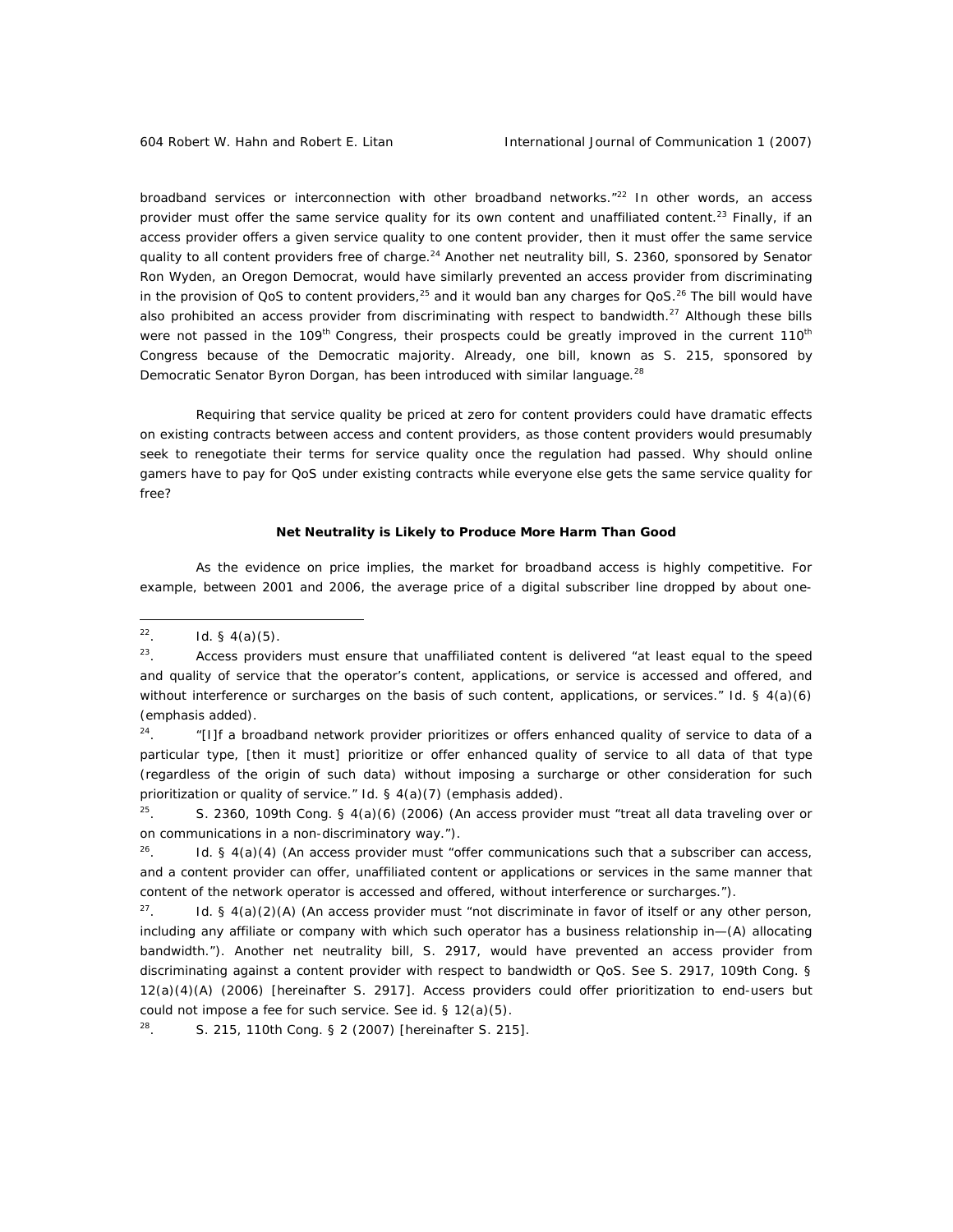third.<sup>29</sup> In the case of cable, the quality-adjusted price declined significantly, as cable connection speeds increased significantly while prices held steady. Where there remains insufficient competition, the government's existing antitrust authority is sufficient to police an access provider's behavior. If, for example, a provider with monopoly power offered high quality service to an online gaming provider but refused to sell the same level of service to an unaffiliated voice-over-Internet protocol provider in order to protect its own subsidiary in the phone business, the antitrust laws would open the access provider to a lawsuit.<sup>30</sup>

But net neutrality would do more than gild the lily. Broadband access providers would likely react to non-discrimination provisions in ways that would hardly serve the interests of content providers and content users. An access provider could comply with a non-discrimination provision by either withdrawing its enhanced QoS offering from the marketplace or by replacing its tiered QoS offerings with a one-sizefits-all QoS plan. Under either scenario, the total benefits to consumers would diminish. To borrow another example from the airline industry, imagine a rule that required carriers to charge all customers the same price. One solution to this uniform pricing constraint would be for the airline to replace its first class and economy seats with some blended offering inferior to first class but superior to economy. To preserve revenues, the airline would be forced to set the price of the blended offering above the price of the economy seat. Customers who would have preferred to pay a lower price and receive a smaller seat would clearly suffer under such a regime, as would people who could no longer fly due to the higher prices. Moreover, business and first-class travelers who wanted better service and were willing to pay for it would have to settle for aching knees, pretzels instead of mixed nuts, and the occasional misbehaving child.

Entrepreneurs wishing to deliver content that depends critically on QoS would have no easy way to arrange it. Accordingly, they would likely divert their resources and creative energies to Internet uses that do not require high service quality. Consider the next generation of online video. Although today's video clips may not require exceptional bandwidth or reliability, as online video is narrowcast in highdefinition format and takes on a more interactive nature, it is not much of a stretch to envision the day when content providers will be stymied by lack of resources. Thus, as a condition of investing resources into the development of online video, companies like Apple, Google, Vongo, and Sony need assurances that contracting for higher service quality with access providers will be legal.

<sup>29.</sup> Verizon charged \$79 a month for a DSL connection in 2001. *See* Tom Spring, *Verizon Joins Broadband Price Hike Parade*, May 2, 2001, *available at* http://www.pcworld.com/resource/article/0,aid,48945,00.asp. In 2006, AT&T charged \$30 a month. *See* Marguerite Reardon, *AT&T brings new low to DSL prices*, Feb. 3, 2006, *available at*  http://news.com.com/AT38T+brings+new+low+to+DSL+prices/2100-1034\_3-6034788.html.

<sup>&</sup>lt;sup>30</sup>. A case in Canada mildly resembles this hypothetical fact pattern. In March 2006, Vonage Canada petitioned the Canadian Radio-television and Telecommunications Commission to investigate the conduct of Shaw Communications, a Canadian broadband cable modem service provider, of offering a monthly "VoIP tax" of \$10. *See* Press Release, Vonage Canada, Who Controls How You Use Your Internet Access? Vonage Canada Challenges Shaw "VoIP tax" (Mar. 7, 2006).